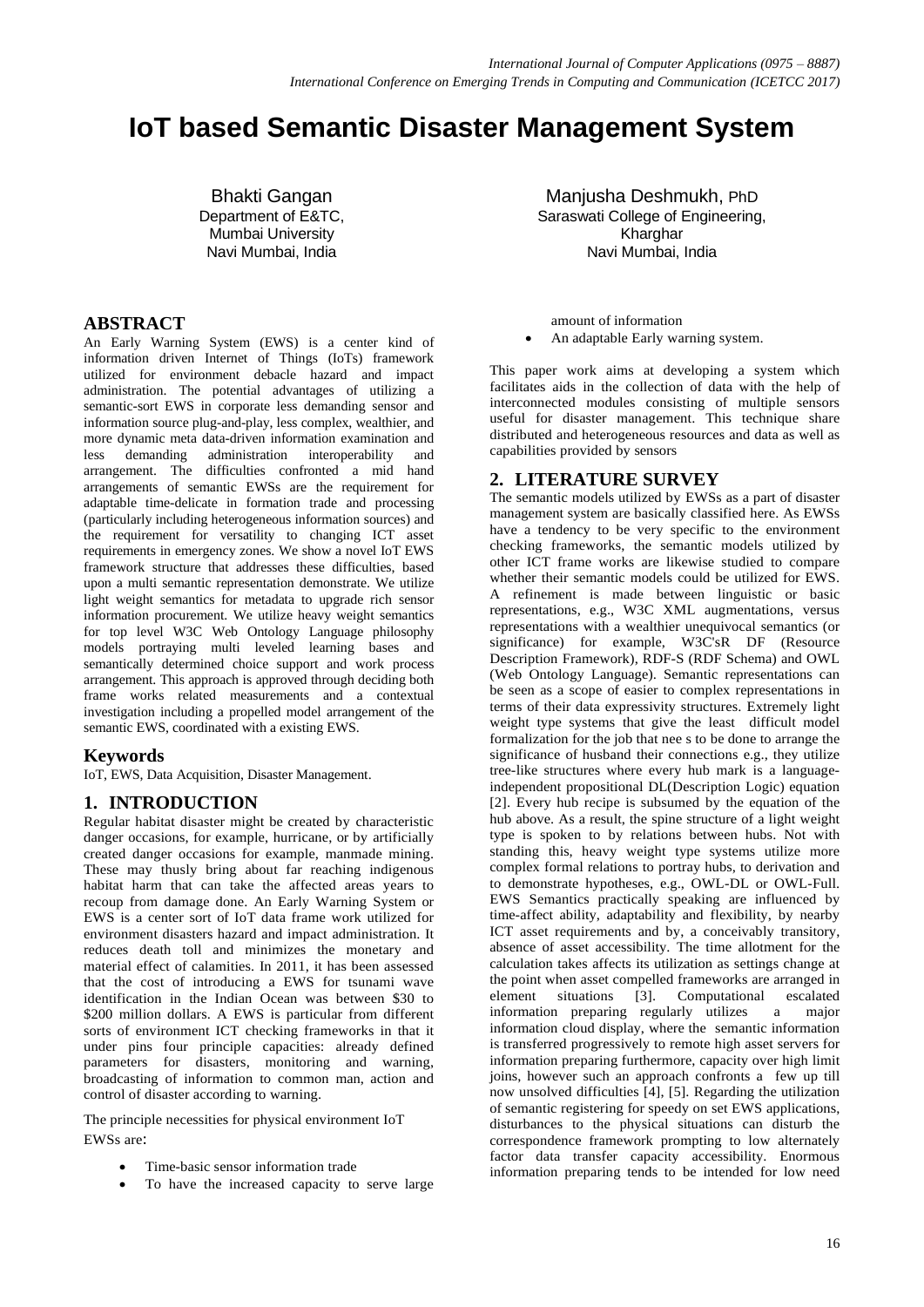group mode handling, rather than for high need, time basic preparing, e.g. ,for DSS. Likewise, huge handling is unequivocally situated towards parallelizing numerical calculation so this can finish all the more rapidly, as opposed to on supporting superior semantic information handling. Thus, our time-basic semantic registering EWS is intended to manage a variable transmission capacity organize, with fizzled interfaces, and to utilize across breed semantic information model and handling, utilizing the utilization of light weight ontology's however much as could be expected. Utilization of semantics to upgrade (the upstream) information trade at or close to nature sensor information sources may not be required as these have a tendency to be intended to transmit information to a neighborhood sensor get to hub utilizing generally basic, exclusive, information structures and encodings. This multiplexes information from various sensors and courses these to a remote information handling focus. In this manner, sensors just need to just interoperate with a control focus by means of a sensor's get to hub. In any case, different sensors' information may need to interoperate and be melded to upgrade information preparing. These information forms happen more downstream: semantic representations can be better included where the information is put away, not where it is produced. Just a couple of the current proposed EWS outlines tend to utilize a lightweight semantic plan: e.g., Urban Flood [6], DEWS [7]. Indeed, even some EWSs express that they utilize heavy weight semantic bolster yet they give excessively few subtle elements, making it impossible to see how and why such semantic models are particularly being utilized, e.g., SLEWS [8]. The advancement of shared are a particular rich ontology is difficult [9]. It frequently depends vigorously on space specialists. Meta-information demonstrate driven methodologies can decrease the dependence on the utilization of area specialists to approve operational semantic information demonstrate changes [10].

# **3. DESIGN & IMPLEMENTATION OF SEMANTIC SYSTEM**

The design and implementation of the main components of the semantic EWS are given in the following sections. The overview of semantic EWs architecture is shown in fig.1. The main components are as follows: a Message-Oriented Middleware (MOM) service is used both to manage the lightweight semantic message exchange upstream to the data store, and to support the heavy weight semantic message exchange for downstream Data Fusion, the Decision Support System (DSS) and for work flow services.

## **3.1 Massage Oriented Middleware**

A unified MOM framework is utilized to deal with the information trade with lightweight semantics over the entirety circulated semantic EWS as arrangement of frameworks. There are two advantages in utilizing a MOM:

It underpins offbeat information trade between various distributers (information sources or sinks) and numerous consumers (data services) as well as synchronous data exchange.

It decouples these from each other via a message broker so that new ones can be added and old ones can be removed, more flexibly at runtime. This decoupling enables sensor data to be published at a faster rate using lightweight semantic mark-up, i.e., using the MOM topic name space

model.



**Fig 1: Overview of the Semantic high-level IoT EWS Architecture**

Heavy weight semantics can be added and linked via additional metadata when the sensor data is imported in the knowledgebase. MOMs support highly scalable message exchange, e.g., a multi-core MOM server can handle throughputs of up to the order of 100 million messages per second over a fast dedicated LAN. However, in practice, the throughput is far more limited due to the propagation delay caused by physical environment changes that disrupt t the communication bandwidth availability of the local access loop, especially when using a shared public WAN or LAN rather than using a dedicated end-to-end network. A MOM supports basic resilience for the message broker via simple mirroring and guaranteed message delivery. The MOM is implemented as an extension of Apache Qpid that supports the use of a standard binary encoded message exchange protocol AMQP (Advanced Message Queuing Protocol) to enhance interoperability rather than supporting a (programming language) specific message API. First, the extended MOM improves the basic resilience of the standard message broker to prevent i t becoming overloaded, i.e., by rogue publishers flooding the broker with large fake messages, by high-rate messaging, and by publishing unneeded topic messages. Second, the extended MOM prevents rogues low rate subscribers causing messages to build up in the broker. Brokers can be organized into one or more inter linked broker clusters with each cluster organized as a hierarchy of a head broker and two or more edge ones, to aid scalability and resilience. The extended Qpid MOM does not instrument or modify the broker itself to enable this enhanced scalability and resilience, but uses a special client of the broker, called a Management Agent (MA) that interfaces it via a system management API such as the Java Managemente Xtension or JMX. Broker management agents use a subset of AMQP to exchange information about the load of any attached publishers and subscribers with each other. The MAs can be used to achieve a Load Balancing.

The upstream sensor (message publisher) data exchange to the broker is not designed to support heavy weight semantics. Such semantics is added downstream. The upstream message broker itself does however support lightweight semantics, i.e., topic (name) matching.

## **3.2 Knowledge base, data fusion &mining services**

The Semantic EWS Knowledge base (KB) is considerably more than an essential data base; it holds a wide assortment of information at various semantic levels. A non going data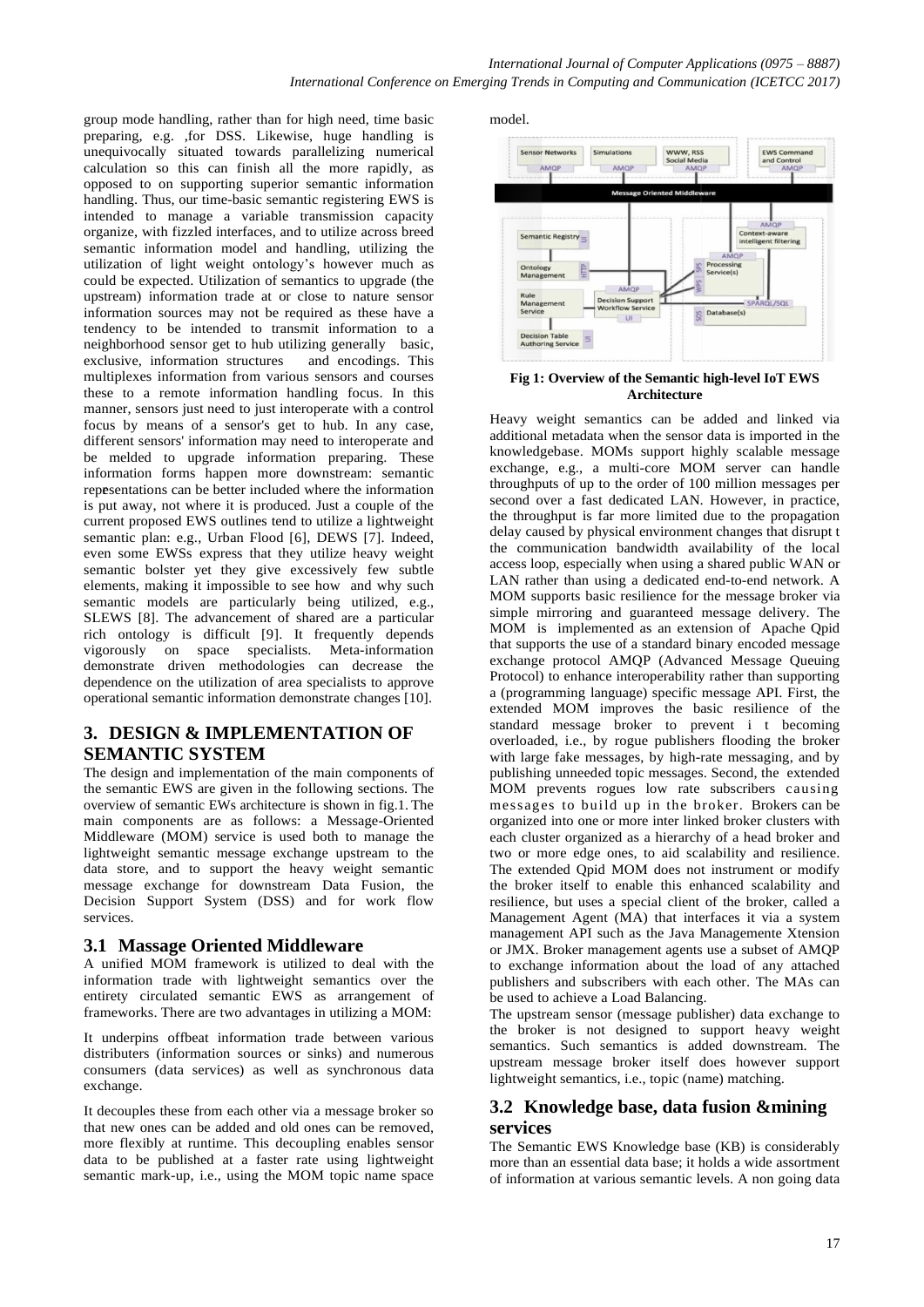base feeder filters and stores sensor's information callable transcending MOM messages utilizing an assortment of space semantics and making them accessible as a typical data base layer in the KB. Crude sensor up streams timation information is put away utilizing the Open Geospatial Consortium. Perception and Measurement (O&M) show, which characterize estimation ideas, units, permitted qualities and instability data. Information and metadata are intentionally put away independently, permitting quicker, more productive SQL/No SQL queries on a lot of crude information versus slower however more expressive SPARQL questions on the metadata. The KB holds the outcome sets that are persistently produced what's more, upgraded by online information mining and information combination procedures, each delivering information at an assortment of semantic levels. Very few information depicts the components and examples found in an area. Other information speaks to reports from area specialists and other information speaks to the learning removed by disconnected semi-manual information mining and information combination systems. The put away information components are mapped to the choice bolster, to guarantee that the ideas are semantically grounded in atypical understanding. In more detail, the semantic information combination administrations are in charge of joining and breaking down information or data from various sources to evaluate or foresee the conditions of elements existing in the issue area or the even to foccasions of intrigue. The' information base' uses an assortment of information combination calculations and models wrapped as OGC remote Web Processing Service (WPS) or OGC Sensor Planning Benefit (SPS). Numerous levels of information are put away, based upon utilization of the Joint Directors of Laboratories (JDL) information combinations demonstrate. These levels are:

• Level 0 (Pre-Processing): this designates information to proper procedures. It chooses fitting sources and information changes in accordance with accomplish a typical information structure. It utilizes commotion lessening and manages missing information.

• Level 1 (Object Assessment): changes information into a reliable structure for revelation of components and examples, information and protest connection, theory detailing and highlight extraction.

• Level 2 (Situation Assessment): gives a logical portrayal of connections among articles and watched occasions, utilizing from the earlier learning and setting data what's more, models blunders and instability.

• Level 3 (Impact Assessment): assesses the current circumstance, anticipating it into the future to recognize figures and gathering conceivable effect in view of multi perspective appraisals. This level incorporates the information handling required for choice support.

• Level 4 (Process Refinement): is considered outside the space of our particular information combination capacities. Take note of that the SSN meta physics sort administrations reviewed concentrates on support for information combination levels 0-1 as it were. We bolster more information combination levels, 0-3. In our semantic EWS, result sets are expressly putaway at various combination levels as isolated data base sections. This guides decoupling calculations from the

information, empowering nimble creation of handling administrations working at various semantic levels and gives choice bolster on-screen characters the capacity to bore down what's more, survey information at various semantic levels, pushing them to completely comprehend the setting in which knowledge base comes about are displayed.

## **3.3 Semantic registry, decision support ontology & services**

The Semantic Registry or vault offers the capacity to distribute, hunt, question and recover distinct data (metadata) for assets (i.e. information and administrations) of any sort, in an institutionalized way, over the entirety EWS dispersed framework. Its meta physics information demonstrate inter faces all different administrations and their information together. The Ontology Store part of the semantic registry is utilized to store and keep up the DSO.



**Fig 2: Components of Semantic Registry**

There are a few interfaces to the Ontology Store

ASPARQL end point and customer go about as an intermediary to the triple-store that backs on to the Semantic Registry.

A RESTful administration interface maps REST (Representational state  $exch$  ange) operations to semantic inquiries, permitting customer applications to execute complex inquiries without requiring backing of semantic web gauges and SPARQL.

## **3.4 Workflow services & rule engine**

Current operational EWS systems tend to use hard-coded information logistics processes even though they are subject to change. In addition, systems are tailored to the policies and requirements of a certain organization and changes can require major refactoring. Hence, our work flow management system (WfMS) was designed to meet these requirements.

*3.4.1.*It can be deployed and adapted to multiple organizations with different policies.

*3.4.2.* Changes can be applied locally, without affecting the larger parts of the system.

*3.4.3.* Extensibility: new services and information sources can be integrated and used within DSS workflows.

As business processes and emergency plans are similar, the use of WfMS for automating and managing emergency plans has been proposed. Hence, a standard solution is adopted to use WfMS that execute work flows model educing graphical notations, such as BPMN2. Note that work flow models are used more to govern them or ecomplex downstream information dissemination in the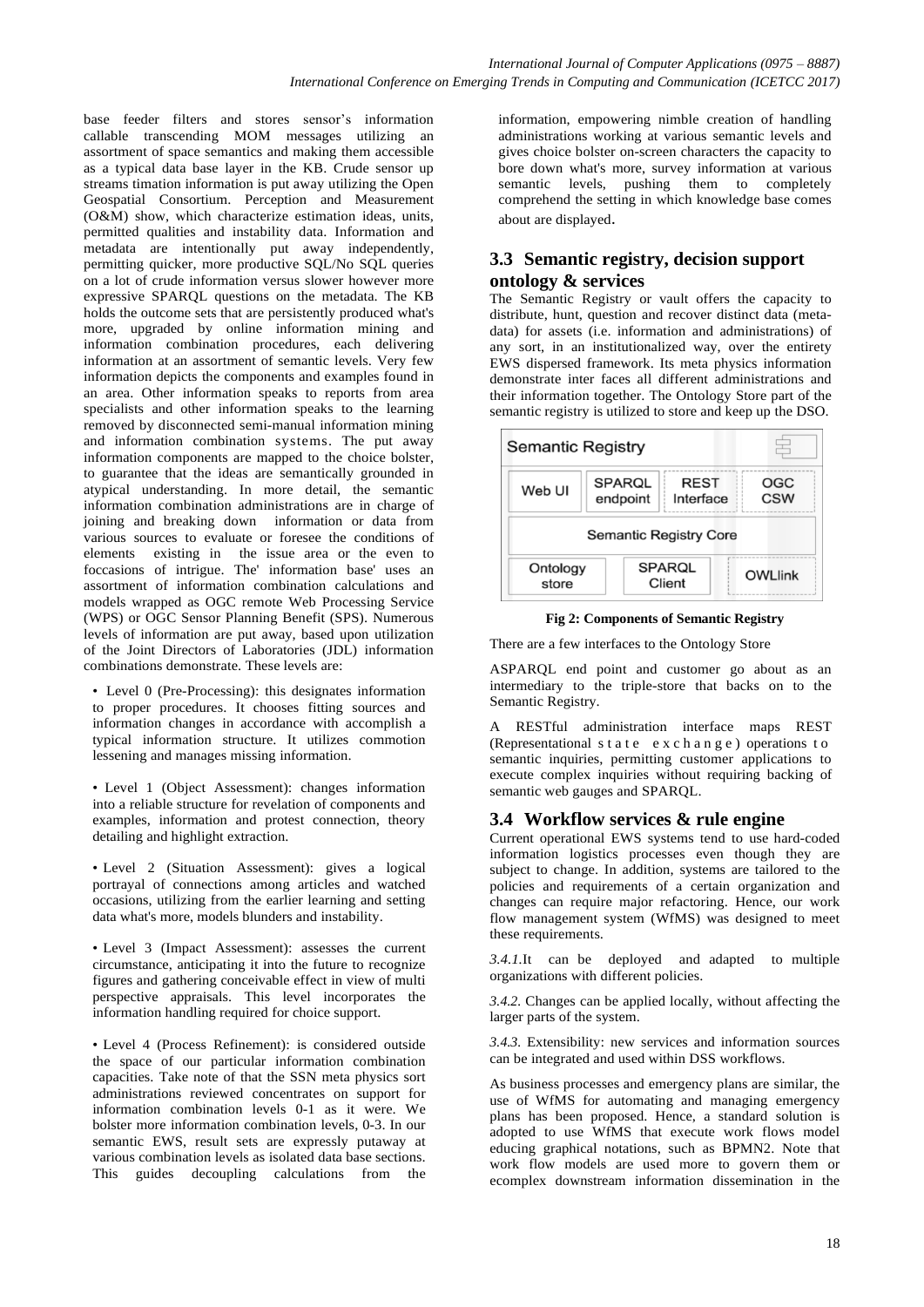system to the stake holders rather than to govern the simpler continuous upstream operational data processes for data acquisition, knowledgebase updates. At the core of the Work flow Service is Activity an open-source BPMN2 workflow engine that in addition manages workflow deployments and monitors and tracks the history of workflows. The Work flow Service is accessed via a webbased user interface and a RESTful HTTP interface. Workflows can be authored offline using a BPMN2 editor and then deployed via a RESTful interface.



**Fig 3: Interfaces of Workflow Services**

The Workflow Service incorporates the work process motor with the MOM through increases to the work process motor that parse each new sent work process keeping in mind the end goal to upgrade the fundamental Mother subject memberships, which empower work processes to collaborate with existing & recently created administrations. This empowers any MOM point to be utilized inside message and flag occasions and hence for thin side work processes. All MOM memberships are taken care of powerfully. Work processes frequently incorporate tenets that decide, for instance, under which conditions certain administrations are summoned on the other hand ready messages are sent. These guidelines can on a basic level been coded in BPMN2 utilizing branches and conditions. Be that as it may, standards are isolated from work processes for two principle reasons.

When principles get to be unpredictable, the subsequent work process gets to be hard to comprehend & to keep up. If rules change independently from the general work process, diverse renditions of lead sets can be tried without changing the general work processes.

This partition can decrease the multifaceted nature for clients at the UI to permit changing standards without managing with the conceivable many-sided quality of work processes. While different representations for guidelines exist, an exact assessment of the intelligibility of choice tables, choice trees and literary propositional decides demonstrated that choice tables perform essentially better against different organizations under thought (double choice trees, propositional tenets and sideways rules) on every one of the three criteria connected in an end-client analyze (exactness, reaction time and answer certainty for asset critical thinking assignments including the above representations). Moreover, a greater part of the clients discovered choice tables the most effort less representation configuration to work with. These discoveries related with our experience that choice tables can be utilized for conveying rules. Thusly, choice tables are incorporated into the choice support and work process framework. The Drools Expert lead motor is used to assess over n sets. Notwithstanding, the run sets spoke to as choice tables are not altered specifically but rather altered utilizing a custom editorial manager or utilizing a spreadsheet application. Choice tables are then aggregated into administer sets

which can be utilized inside work process.



**Fig 4: Flowchart of generic Early Warning System**

The above explained methods can be described in the form of below algorithm.

First we study the various scenarios of risk such that all the areas which are hugely risk prone are taken into consideration. A database of such list of information of such areas is maintained.

Second step is the installation of the monitoring system in the respective risk prone areas. Sensor modules are installed fully protected from any damage.

Data acquisition soon begins after the sensor has been implemented.

Data is constantly monitored to check if it falls within the given criteria. If it falls within the criteria then data acquisition continues and if any major steps are found in the data then it is crosschecked with the existing information and check if anything is wrong with the instrument.

If any faults or defects are found within the instrument they are corrected and sent for maintenance.

If the instrument is found to be working properly then a warning is raised and emergency plans are executed.

## **5. CONCLUSION**

Based upon our encounters of building up a semantic IoT EWS, the accompanying rising patterns are distinguished in request to all the more adequately apply the utilization of semantic processing models for use with EWS sort situations.

1. Practically speaking, heavy weight semantics ought to be specifically utilized as a part of particular parts of an appropriated, multi-sensor IoT as the utilization of heavy weight semantics requires substantive calculation and memory utilize that may not be accessible in low asset sensor things.

2. Bolster for various levels of semantics and mapping